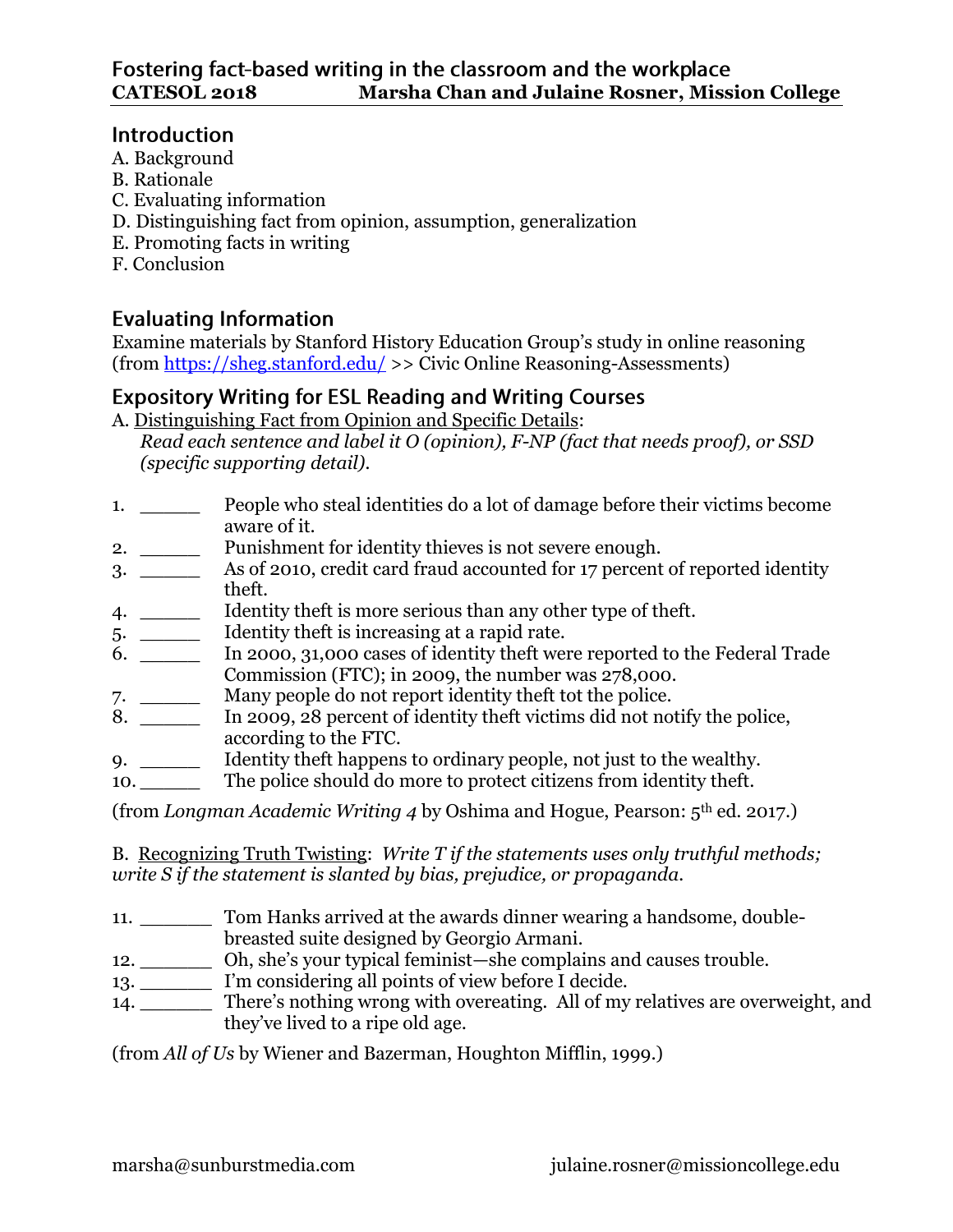## Fostering fact-based writing in the classroom and the workplace **CATESOL 2018 Marsha Chan and Julaine Rosner, Mission College**

### **Fact-based writing at work**

Explicit directions in writing using facts. Use short models and side-by-side comparisons. Vocabulary is the key.

## Describing a person using facts

*Work with a partner. Put a check √ next to the sentences that are factual. Put an X next to sentences that are not factual.*

- 1. \_\_\_\_\_\_\_ Clara looks so cute when she smiles.
- 2. \_\_\_\_\_ Clara crawls over to the basket and the toys.
- 3. \_\_\_\_\_ Clara, a toddler, can stand with support.
- 4. \_\_\_\_\_ Clara loves the basket with colored balls.
- 5. \_\_\_\_\_ Those balls are interesting toys for boys and girls.
- 6. \_\_\_\_\_ Clara puts the ball into the box.
- 7. \_\_\_\_\_ She played with the ball and the box for about 10 minutes.
- 8. \_\_\_\_\_ Clara is a happy baby with an easy temperament.
- $9.$   $\qquad \qquad$  (your own fact)
- 10. \_\_\_\_ (your own opinion) \_\_\_\_\_\_\_\_\_\_\_\_\_\_\_\_\_\_\_\_\_\_\_\_\_\_\_\_\_\_\_\_\_\_\_\_\_\_\_.

(*English for Child Development*, by Brems, Chan, & Rosner, Sunburst Media, 2017)

## Describing an environment objectively

| Model 1:                                     | Model 2:                               |
|----------------------------------------------|----------------------------------------|
| room / well-lit                              | chairs / adult-sized                   |
| A: Is the room well-lit                      | A: Are the chairs adult-sized          |
| B: Yes, it is. It's $\_\_well\_\_let$ . It's | child-<br>B: No, they aren't. They're  |
| not <i>poorly-lit</i>                        | <i>sized</i>                           |
|                                              | or                                     |
|                                              | room / chilly                          |
|                                              | A: Is the room chilly?                 |
|                                              | B: I'm not sure. I can't tell from the |
|                                              | picture. It seems warm and sunny.      |

- 1. furniture / new?
- 2. environment / spacious?
- 3. classroom / poorly-lit?
- 4. room / crowded?
- 5. environment/ noisy?
- 6. walls / painted?
- 7. furniture / adult-sized?
- 8. chairs / in good
- condition? 9. room / warm
- 
- 10. classroom / poorly maintained



# **Summary and Conclusion**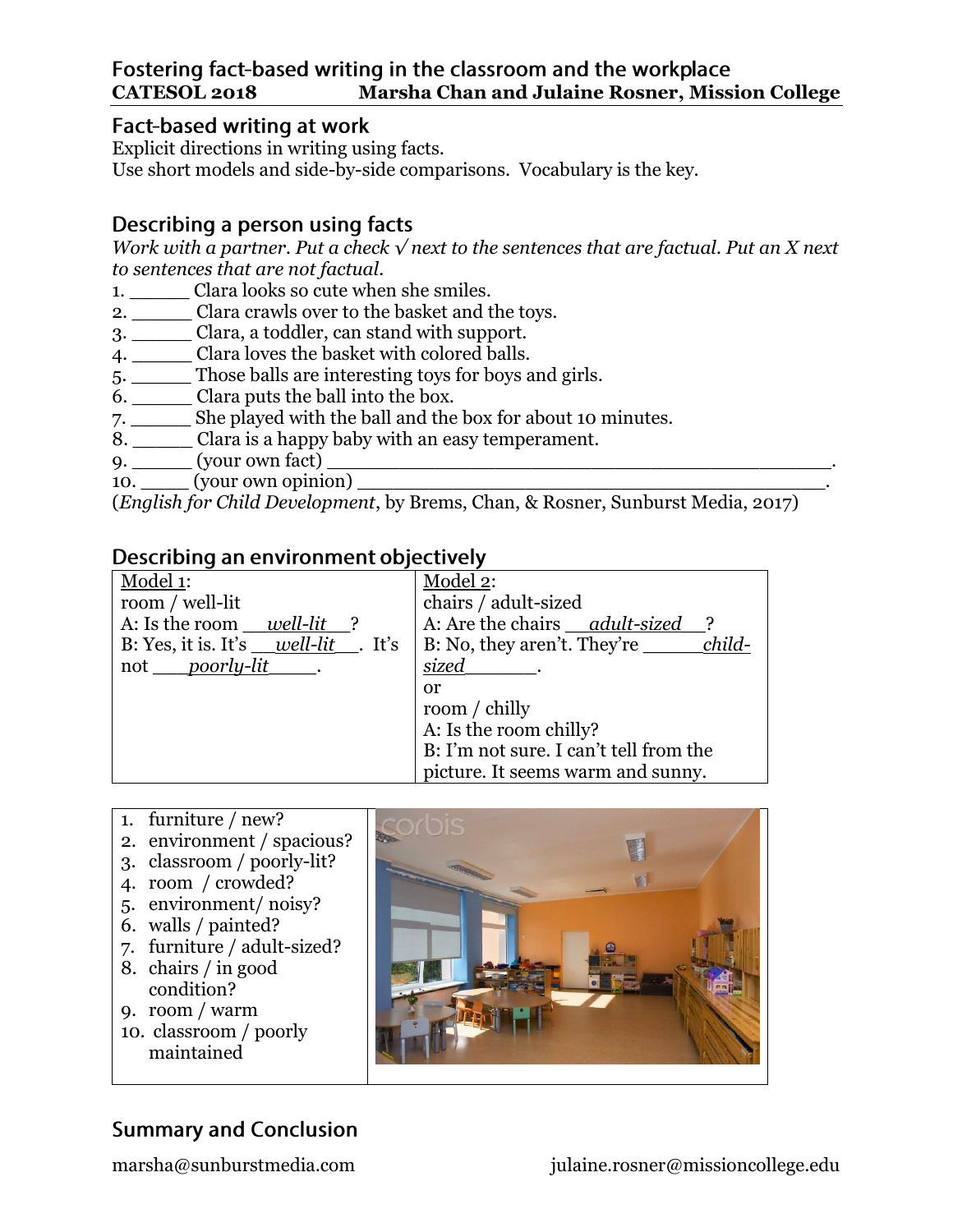

**Stanford History**<br>Education Group